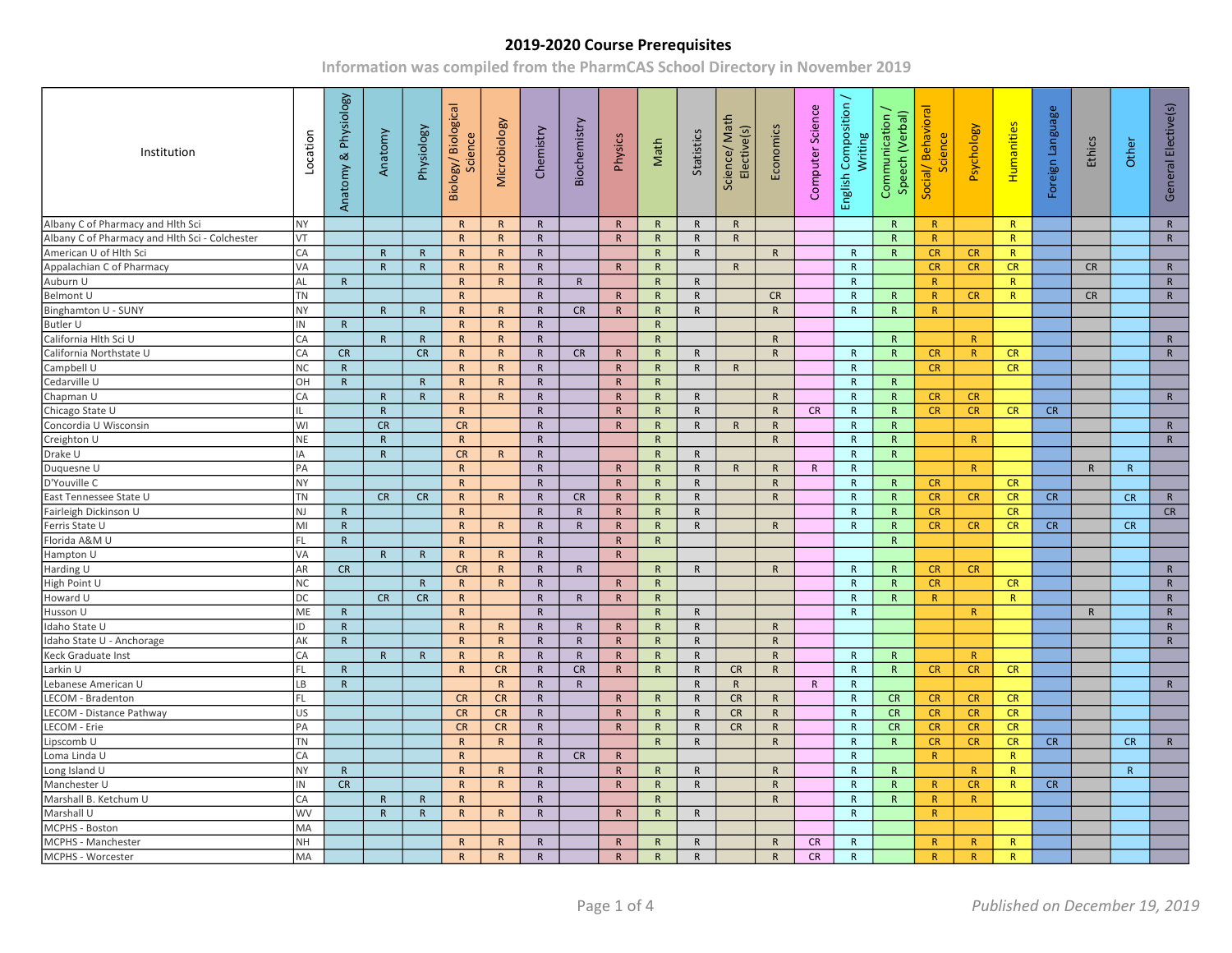| Institution                        | Location  | Anatomy & Physiology | Anatomy      | Physiology     | Biology/Biological<br>Science | Microbiology    | Chemistry    | Biochemistry | Physics      | Math         | Statistics   | Science/Math<br>Elective(s) | Economics    | Computer Science | English Composition /<br>Writing | Communication /<br>Speech (Verbal) | Social/Behavioral<br>Science | Psychology   | Humanities   | Foreign Language | Ethics       | Other        | General Elective(s) |  |
|------------------------------------|-----------|----------------------|--------------|----------------|-------------------------------|-----------------|--------------|--------------|--------------|--------------|--------------|-----------------------------|--------------|------------------|----------------------------------|------------------------------------|------------------------------|--------------|--------------|------------------|--------------|--------------|---------------------|--|
| Medical C of Wisconsin             | WI        |                      | CR           | <b>CR</b>      | R                             | <b>CR</b>       | R            |              | $\mathsf{R}$ | $\mathsf{R}$ | $\mathsf{R}$ |                             | R            |                  | R                                | R                                  |                              | CR.          |              |                  |              |              | $\mathsf{R}$        |  |
| Medical U of South Carolina        | SC        |                      | R            | $\mathsf{R}$   | R                             | R               | $\mathsf{R}$ |              | $\mathsf{R}$ | R            | $\mathsf{R}$ |                             | $\mathsf{R}$ |                  | R                                | R                                  |                              | R            |              |                  |              |              | ${\sf R}$           |  |
| Mercer U                           | GA        | $\mathsf{R}$         |              | R              | R                             | R               | $\mathsf{R}$ | $\mathsf{R}$ |              | $\mathsf{R}$ | $\mathsf{R}$ |                             | $\mathsf{R}$ |                  | R                                | $\mathsf{R}$                       | R                            |              | $\mathsf{R}$ |                  |              |              |                     |  |
| Midwestern U - Downers Grove       |           |                      | $\mathsf{R}$ |                | $\mathsf{R}$                  |                 | $\mathsf{R}$ |              | $\mathsf{R}$ | $\mathsf{R}$ | $\mathsf{R}$ |                             | $\mathsf{R}$ |                  | $\mathsf{R}$                     | R                                  | R                            |              |              |                  |              |              | $\mathsf{R}$        |  |
| Midwestern U - Glendale            | AZ        |                      | $\mathsf{R}$ |                | R                             |                 | $\mathsf{R}$ |              | $\mathsf{R}$ | $\mathsf{R}$ | $\mathsf{R}$ |                             | $\mathsf{R}$ |                  | $\mathsf{R}$                     | $\mathsf{R}$                       | R                            |              |              |                  |              |              | $\mathsf{R}$        |  |
| North Dakota State U               | ND        | $\mathsf{R}$         |              |                | R                             | $\mathsf{R}$    | $\mathsf{R}$ | $\mathsf{R}$ | $\mathsf{R}$ | R            | $\mathsf{R}$ |                             | $\mathsf{R}$ |                  | $\mathsf{R}$                     | $\mathsf{R}$                       |                              |              | R            |                  |              | R            |                     |  |
| Northeast Ohio Med U               | OH        | $\mathsf{R}$         |              |                | R                             | R               | $\mathsf{R}$ | $\mathsf{R}$ | $\mathsf{R}$ | $\mathsf{R}$ | $\mathsf{R}$ |                             |              |                  | $\mathsf{R}$                     |                                    |                              |              |              |                  |              |              | $\mathsf{R}$        |  |
| Northeastern U                     | MA        | $\mathsf{R}$         |              |                | R                             |                 | $\mathsf{R}$ | $\mathsf{R}$ | $\mathsf{R}$ | CR           | <b>CR</b>    |                             |              |                  |                                  |                                    |                              |              |              |                  |              |              |                     |  |
| Northeastern U - PharmD/MPH        | MA        | $\mathsf{R}$         |              |                | R                             |                 | $\mathsf{R}$ | $\mathsf{R}$ | $\mathsf{R}$ | CR           | <b>CR</b>    |                             |              |                  |                                  |                                    |                              |              |              |                  |              |              |                     |  |
| Notre Dame of Maryland U           | MD        | ${\sf R}$            |              |                | $\mathsf{R}$                  | $\mathsf{R}$    | ${\sf R}$    |              | $\mathsf{R}$ | $\mathsf{R}$ | ${\sf R}$    |                             | $\mathsf{R}$ |                  | $\mathsf{R}$                     | $\mathsf{R}$                       | CR                           | <b>CR</b>    |              |                  | $\mathsf{R}$ |              | ${\sf R}$           |  |
| Nova Southeastern U                | FL.       | $\mathsf{R}$         |              |                | R                             | CR              | $\mathsf{R}$ | <b>CR</b>    | $\mathsf{R}$ | R            |              |                             |              |                  | $\mathsf{R}$                     | $\mathsf{R}$                       | R                            |              | R            |                  |              |              |                     |  |
| Nova Southeastern U - Int'l        | FL        | ${\sf R}$            |              |                |                               | $R_{\parallel}$ |              | $\mathsf{R}$ |              |              |              |                             | R            |                  |                                  |                                    |                              |              |              |                  |              | $\mathsf{R}$ |                     |  |
| Ohio Northern U                    | OH        |                      |              |                |                               |                 |              |              |              |              |              |                             |              |                  |                                  |                                    |                              |              |              |                  |              |              |                     |  |
| Ohio State U, The                  | OH        |                      | $\mathsf{R}$ | $\mathsf{R}$   | $\mathsf{R}$                  | R               | $\mathsf{R}$ | $\mathsf{R}$ | $\mathsf{R}$ | $\mathsf{R}$ | $\mathsf{R}$ |                             |              |                  |                                  |                                    |                              |              |              |                  |              |              |                     |  |
| Oregon State U                     | OR        | $\mathsf{R}$         |              |                | R                             | R               | $\mathsf{R}$ | $\mathsf{R}$ | $\mathsf{R}$ | R            | R            |                             | R            |                  |                                  |                                    |                              |              |              |                  |              |              |                     |  |
| Pacific U Oregon                   | OR        | $\mathsf{R}$         |              |                | $\mathsf{R}$                  | $\mathsf{R}$    | $\mathsf{R}$ |              | $\mathsf{R}$ | $\mathsf{R}$ |              |                             | $\mathsf{R}$ |                  | $\mathsf{R}$                     | $\mathsf{R}$                       | CR                           | R            | CR           | CR               |              |              |                     |  |
| Palm Beach Atlantic U              | FL.       | $\mathsf{R}$         |              |                | R                             | R               | $\mathsf{R}$ | R            |              | R            | $\mathsf{R}$ |                             | $\mathsf{R}$ |                  | R                                | R                                  | CR                           |              | CR           |                  |              |              |                     |  |
| PCOM - Georgia                     | GA        |                      |              |                | $\mathsf{R}$                  |                 | $\mathsf{R}$ | $\mathsf{R}$ |              | $\mathsf{R}$ | $\mathsf{R}$ |                             | $\mathsf{R}$ |                  | $\mathsf{R}$                     | $\mathsf{R}$                       | R                            | CR           | R            | <b>CR</b>        |              |              | $\mathsf{R}$        |  |
| Presbyterian C                     | SC        | $\mathsf{R}$         |              |                | $\mathsf{R}$                  | $\mathsf{R}$    | $\mathsf{R}$ |              | $\mathsf{R}$ | $\mathsf{R}$ | $\mathsf{R}$ |                             | $\mathsf{R}$ |                  | R                                | $\mathsf{R}$                       | CR                           | <b>CR</b>    | R            |                  |              |              |                     |  |
| Purdue U                           | IN        |                      | $\mathsf{R}$ | $\mathsf{R}$   | $\mathsf{R}$                  | $\mathsf{R}$    | $\mathsf{R}$ | $\mathsf{R}$ | $\mathsf{R}$ | $\mathsf{R}$ | ${\sf R}$    | $\mathsf{R}$                | ${\sf R}$    |                  | $\mathsf{R}$                     | ${\sf R}$                          |                              |              |              |                  |              |              |                     |  |
| Regis U                            | CO        |                      | $\mathsf{R}$ | R              | R                             | CR              | $\mathsf{R}$ | <b>CR</b>    |              | $\mathsf{R}$ |              |                             | $\mathsf{R}$ |                  | $\mathsf{R}$                     | R                                  | R                            | <b>CR</b>    |              |                  |              | R            | $\mathsf{R}$        |  |
| Roosevelt U                        |           | $\mathsf{R}$         |              |                | R                             |                 | $\mathsf{R}$ |              | $\mathsf{R}$ | $\mathsf{R}$ | $\mathsf{R}$ |                             | $\mathsf{R}$ |                  | $\mathsf{R}$                     | $\mathsf{R}$                       | CR                           |              | CR           |                  |              |              |                     |  |
| Rosalind Franklin U of Med and Sci |           |                      | $\mathsf{R}$ |                | R                             | $\mathsf{R}$    | ${\sf R}$    |              |              | $\mathsf{R}$ | ${\sf R}$    |                             | CR           |                  | $\mathsf{R}$                     | $\mathsf{R}$                       | R                            | CR           | R            | CR               |              |              | $\mathsf{R}$        |  |
| Roseman U of Hlth Sci              | <b>NV</b> | $\mathsf{R}$         |              |                |                               | R               | $\mathsf{R}$ |              |              | $\mathsf{R}$ |              |                             |              |                  | $\mathsf{R}$                     | R                                  |                              |              |              |                  |              |              |                     |  |
| Rutgers, State U of NJ             | NJ        |                      |              | $\mathsf{R}$   | R                             |                 | $\mathsf{R}$ |              | $\mathsf{R}$ | $\mathsf{R}$ | $\mathsf{R}$ |                             | R            |                  | $\mathsf{R}$                     |                                    | CR                           | <b>CR</b>    | CR           |                  |              |              |                     |  |
| Samford U                          | AL        | $\mathsf{R}$         |              |                |                               | $\mathsf{R}$    | $\mathsf{R}$ |              |              | $\mathsf{R}$ | $\mathsf{R}$ | $\mathsf{R}$                |              |                  | $\mathsf{R}$                     | R                                  | CR                           | CR           | R            |                  |              | $\mathsf{R}$ | $\mathsf{R}$        |  |
| Shenandoah U                       | VA        | $\mathsf{R}$         |              |                | R                             | $\mathsf{R}$    | $\mathsf{R}$ |              | $\mathsf{R}$ | $\mathsf{R}$ | $\mathsf{R}$ | $\mathsf{R}$                | $\mathsf{R}$ | <b>CR</b>        | $\mathsf{R}$                     | $\mathsf{R}$                       | CR                           | CR           | CR           | CR               |              | CR           |                     |  |
| South C (TN)                       | TN        | $\mathsf{R}$         |              |                | R                             | $\mathsf{R}$    | $\mathsf{R}$ |              |              | R            | $\mathsf{R}$ |                             | $\mathsf{R}$ |                  | $\mathsf{R}$                     | R                                  | R                            |              | R            |                  |              |              |                     |  |
| South Dakota State U               | SD        |                      | $\mathsf{R}$ | $\mathsf{R}$   | R                             | R               | $\mathsf{R}$ |              |              | $\mathsf{R}$ | $\mathsf{R}$ |                             | $\mathsf{R}$ |                  | $\mathsf{R}$                     | R                                  |                              |              |              |                  |              |              |                     |  |
| South U (GA)                       | GA        | $\mathsf{R}$         |              |                | R                             | R               | $\mathsf{R}$ |              | $\mathsf{R}$ | $\mathsf{R}$ | $\mathsf{R}$ |                             | ${\sf R}$    |                  | $\mathsf{R}$                     |                                    | CR                           | CR           | R            |                  |              |              | $\mathsf{R}$        |  |
| South U (SC)                       | SC        | $\mathsf{R}$         |              |                | $\mathsf{R}$                  | $\mathsf{R}$    | $\mathsf{R}$ |              | $\mathsf{R}$ | $\mathsf{R}$ | $\mathsf{R}$ |                             | $\mathsf{R}$ |                  | $\mathsf{R}$                     |                                    | CR                           | CR           | R            |                  |              |              | $\mathsf{R}$        |  |
| Southern Illinois U Edwardsville   |           | $\mathsf{R}$         |              |                | R                             | CR              | $\mathsf{R}$ |              | $\mathsf{R}$ | $\mathsf{R}$ | $\mathsf{R}$ |                             | ${\sf R}$    |                  | $\mathsf{R}$                     | $\mathsf{R}$                       | CR                           | CR           | R            |                  |              |              |                     |  |
| Southwestern Oklahoma State U      | OK        |                      | R            |                | R                             | R               | $\mathsf{R}$ |              | $\mathsf{R}$ | $\mathsf{R}$ |              |                             | $\mathsf{R}$ | R                | $\mathsf{R}$                     | $\mathsf{R}$                       |                              | $\mathsf{R}$ | R            |                  |              | $\mathsf{R}$ |                     |  |
| St. John Fisher C                  | <b>NY</b> |                      |              |                | $\mathsf{R}$                  |                 | $\mathsf{R}$ |              | $\mathsf{R}$ | $\mathsf{R}$ | $\mathsf{R}$ |                             | $\mathsf{R}$ |                  | R                                | $\mathsf{R}$                       | CR                           |              | CR           |                  |              |              |                     |  |
| St. John's U                       | <b>NY</b> |                      |              |                |                               |                 |              |              |              |              |              |                             |              |                  |                                  |                                    |                              |              |              |                  |              |              |                     |  |
| St. Louis C of Pharmacy            | MO        | $\mathsf{R}$         |              |                | $\mathsf{R}$                  | $\mathsf{R}$    | $\mathsf{R}$ | $\mathsf{R}$ | $\mathsf{R}$ | $\mathsf{R}$ | $\mathsf{R}$ |                             | $\mathsf{R}$ |                  | $\mathsf{R}$                     | R                                  | CR                           | CR           | R            |                  |              | R            |                     |  |
| Sullivan U                         | KY        | $\mathsf{R}$         |              |                | R                             | $\mathsf{R}$    | ${\sf R}$    |              |              | $\mathsf{R}$ | $\mathsf{R}$ |                             | $\mathsf{R}$ |                  | $\mathsf{R}$                     | R                                  |                              |              |              |                  |              |              | $\mathsf{R}$        |  |
| Temple U                           | PA        | $\mathsf{R}$         |              |                | $\overline{R}$                |                 | $\mathsf{R}$ |              | $\mathsf{R}$ | $\mathsf{R}$ |              |                             | ${\sf R}$    |                  | $\mathsf{R}$                     |                                    | R                            |              | $\mathsf{R}$ |                  |              |              |                     |  |
| Texas A&M U                        | TX        |                      |              |                | R                             | $\mathsf{R}$    | $\mathsf{R}$ |              | $\mathsf{R}$ | $\mathsf{R}$ | $\mathsf{R}$ |                             | <b>CR</b>    | <b>CR</b>        | $\mathsf{R}$                     | R                                  |                              | <b>CR</b>    | R            |                  |              | $\mathsf{R}$ |                     |  |
| Texas Southern U                   | TX        | $\mathsf{R}$         |              |                | $\mathsf{R}$                  | $\mathsf{R}$    | ${\sf R}$    |              | ${\sf R}$    | $\mathsf{R}$ | ${\sf R}$    |                             | CR           | $\mathsf{R}$     | $\mathsf{R}$                     | ${\sf R}$                          | CR                           | CR           |              |                  |              | $\mathsf{R}$ |                     |  |
| Texas Tech U Hlth Sci Cntr         | <b>TX</b> |                      |              |                | R                             | R               | $\mathsf{R}$ |              | $\mathsf{R}$ | R            | R            |                             | $\mathsf{R}$ |                  | R                                | R                                  | CR                           |              | CR           |                  |              |              |                     |  |
| Thomas Jefferson U                 | PA        | $\mathsf{R}$         |              |                | $\mathsf{R}$                  | $\mathsf{R}$    | $\mathsf{R}$ |              | $\mathsf{R}$ | $\mathsf{R}$ |              |                             |              |                  | $\mathsf{R}$                     |                                    | R                            |              | $\mathsf{R}$ |                  |              |              | $\mathsf{R}$        |  |
| Touro C (NY)                       | <b>NY</b> |                      | R            | $\mathsf{R}$   | $\mathsf{R}$                  | $\mathsf{R}$    | $\mathsf{R}$ | $\mathsf{R}$ | $\mathsf{R}$ | R            |              |                             | $\mathsf{R}$ |                  | $\mathsf{R}$                     | R                                  | R                            |              | $\mathsf{R}$ |                  |              |              |                     |  |
| Touro U (CA)                       | CA        |                      |              | $\overline{R}$ |                               | $\mathsf{R}$    | $\mathsf{R}$ |              |              | $\mathsf{R}$ |              |                             |              |                  |                                  |                                    |                              |              |              |                  |              |              |                     |  |
| U at Buffalo - SUNY                | <b>NY</b> |                      | $\mathsf{R}$ | R              | R                             | R               | $\mathsf{R}$ | $\mathsf{R}$ |              | R            | $\mathsf{R}$ |                             |              |                  | R                                |                                    | R                            |              |              |                  |              |              |                     |  |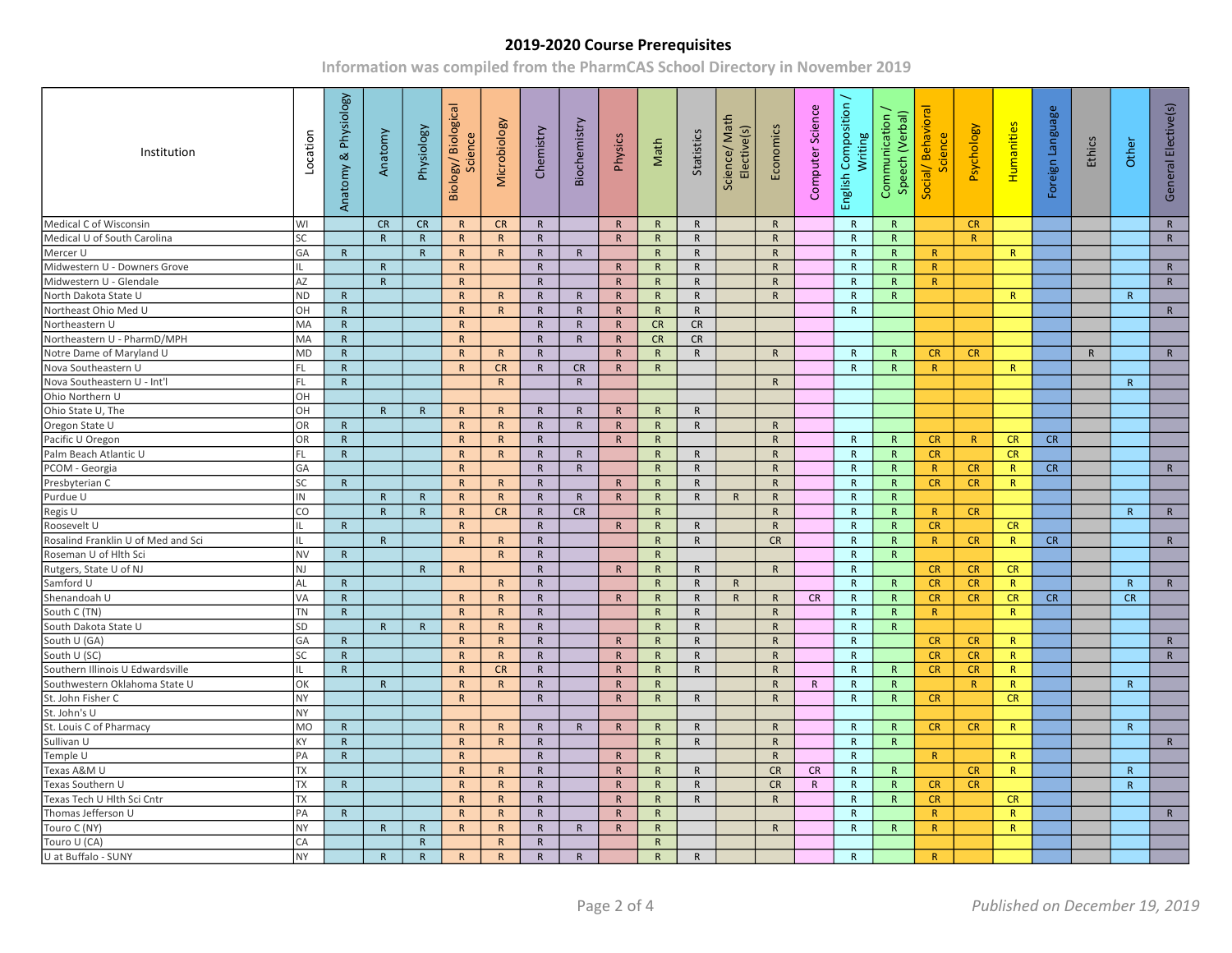| Institution                    | Location       | Anatomy & Physiology | Anatomy      | Physiology   | Biology/Biological<br>Science | Microbiology | Chemistry    | Biochemistry | Physics      | Math         | Statistics   | Science/Math<br>Elective(s) | Economics    | Science<br>Computer | English Composition /<br>Writing | Communication /<br>Speech (Verbal) | Social/Behaviora<br>Science | Psychology | Humanities   | Foreign Language | Ethics       | Other          | General Elective(s) |  |
|--------------------------------|----------------|----------------------|--------------|--------------|-------------------------------|--------------|--------------|--------------|--------------|--------------|--------------|-----------------------------|--------------|---------------------|----------------------------------|------------------------------------|-----------------------------|------------|--------------|------------------|--------------|----------------|---------------------|--|
| U of Arizona, The              | AZ             | $\mathsf{R}$         |              |              | R                             | $\mathsf{R}$ | $\mathsf{R}$ |              | $\mathsf{R}$ | $\mathsf{R}$ | $\mathsf{R}$ |                             |              |                     | R                                | <b>CR</b>                          | CR                          | CR         | R            |                  |              | CR             |                     |  |
| U of Arkansas for Med Sci      | AR             |                      | CR           | CR           | R                             | $\mathsf{R}$ | $\mathsf{R}$ | CR           | CR           | R            | $\mathsf{R}$ | CR                          | $\mathsf{R}$ |                     | R                                | R                                  |                             | R          | CR           | CR               |              | CR             |                     |  |
| U of California, San Diego     | CA             |                      |              |              | R                             |              | $\mathsf{R}$ |              | $\mathsf{R}$ | $\mathsf{R}$ |              |                             | R            |                     | $\mathsf{R}$                     | R                                  | R                           |            |              |                  |              |                |                     |  |
| U of California, San Francisco | CA             |                      |              | R            | R                             | $\mathsf{R}$ | $\mathsf{R}$ |              |              | R            | $\mathsf{R}$ |                             |              |                     | $\mathsf{R}$                     |                                    | CR                          |            | CR           |                  |              |                |                     |  |
| U of Charleston                | <b>WV</b>      |                      | R            | $\mathsf{R}$ | $\mathsf{R}$                  | $\mathsf{R}$ | $\mathsf{R}$ |              |              | $\mathsf{R}$ | $\mathsf{R}$ |                             | $\mathsf{R}$ |                     | R                                |                                    | CR                          | CR         |              |                  |              | R              |                     |  |
| U of Cincinnati                | OH             | $\mathsf{R}$         |              |              | R                             | $\mathsf{R}$ | $\mathsf{R}$ | $\mathsf{R}$ | $\mathsf{R}$ | $\mathsf{R}$ | $\mathsf{R}$ |                             |              |                     | $\mathsf{R}$                     |                                    |                             |            |              |                  |              |                | $\mathsf{R}$        |  |
| U of Colorado                  | CO             |                      | R            | R            | $\mathsf{R}$                  | $\mathsf{R}$ | $\mathsf{R}$ | $\mathsf{R}$ | R            | R            |              |                             | R            |                     | $\mathsf{R}$                     | R                                  | CR                          |            | <b>CR</b>    |                  |              |                | R                   |  |
| U of Connecticut               | CT             | $\mathsf{R}$         |              |              | $\mathsf{R}$                  | $\mathsf{R}$ | $\mathsf{R}$ | $\mathsf{R}$ | $\mathsf{R}$ | $\mathsf{R}$ |              |                             | $\mathsf{R}$ |                     | $\mathsf{R}$                     |                                    | CR                          | CR         | $\mathsf{R}$ | $\mathsf{R}$     |              | $\overline{R}$ |                     |  |
| U of Findlay, The              | OH             |                      |              |              | $\mathsf{R}$                  | R            | $\mathsf{R}$ |              | $\mathsf{R}$ | R            | $\mathsf{R}$ |                             |              |                     | R                                |                                    |                             |            |              |                  | $\mathsf{R}$ | $\overline{R}$ | $\mathsf{R}$        |  |
| U of Florida                   | FL.            |                      | $\mathsf{R}$ | R            | $\mathsf{R}$                  | $\mathsf{R}$ | $\mathsf{R}$ | $\mathsf{R}$ |              | $\mathsf{R}$ | $\mathsf{R}$ |                             |              |                     | $\mathsf{R}$                     |                                    | R                           |            | R            |                  |              |                |                     |  |
| U of Georgia                   | GA             | $\mathsf{R}$         |              |              | R                             | $\mathsf{R}$ | $\mathsf{R}$ | $\mathsf{R}$ |              | $\mathsf{R}$ | $\mathsf{R}$ |                             | R            |                     | R                                | R                                  | R                           |            |              | <b>CR</b>        |              | CR             |                     |  |
| U of Hawaii at Hilo            | HI             | ${\sf R}$            |              |              | $\mathsf{R}$                  | $\mathsf{R}$ | $\mathsf{R}$ |              |              | $\mathsf{R}$ |              |                             | $\mathsf{R}$ |                     | $\mathsf{R}$                     | R                                  | R                           | CR         | R            | CR               |              | CR             |                     |  |
| U of Houston                   | <b>TX</b>      |                      |              |              | R                             | $\mathsf{R}$ | $\mathsf{R}$ |              | $\mathsf{R}$ | R            | $\mathsf{R}$ |                             |              |                     | $\mathsf{R}$                     |                                    | CR                          | <b>CR</b>  |              |                  |              | R              |                     |  |
| U of Illinois at Chicago       | Ш.             | $\mathsf{R}$         |              |              | R                             | $\mathsf{R}$ | $\mathsf{R}$ | $\mathsf{R}$ | $\mathsf{R}$ | $\mathsf{R}$ | $\mathsf{R}$ |                             |              |                     |                                  | $\mathsf{R}$                       | R                           |            | R            |                  |              |                |                     |  |
| U of Iowa, The                 | IA             |                      | $\mathsf{R}$ | R            | $\mathsf{R}$                  | $\mathsf{R}$ | $\mathsf{R}$ | $\mathsf{R}$ | R            | $\mathsf{R}$ | $\mathsf{R}$ |                             | R            |                     |                                  | R                                  |                             |            |              |                  |              |                | $\mathsf{R}$        |  |
| U of Kansas, The               | <b>KS</b>      |                      | R            | R            |                               | $\mathsf{R}$ | $\mathsf{R}$ |              | $\mathsf{R}$ | $\mathsf{R}$ | $\mathsf{R}$ |                             |              |                     | $\mathsf{R}$                     | R                                  | CR                          |            | <b>CR</b>    |                  |              |                |                     |  |
| U of Kentucky                  | KY             |                      | $\mathsf{R}$ | R            | $\mathsf{R}$                  | $\mathsf{R}$ | $\mathsf{R}$ |              |              | $\mathsf{R}$ | $\mathsf{R}$ |                             |              |                     | $\mathsf{R}$                     | R                                  |                             |            |              |                  |              | R              | $\mathsf{R}$        |  |
| U of Louisiana Monroe, The     | LA             |                      | $\mathsf{R}$ | $\mathsf{R}$ | $\mathsf{R}$                  | $\mathsf{R}$ | ${\sf R}$    | $\mathsf{R}$ | $\mathsf{R}$ | $\mathsf{R}$ | $\mathsf{R}$ |                             | $\mathsf{R}$ |                     | $\mathsf{R}$                     | $\mathsf{R}$                       | R                           |            | $\mathsf{R}$ |                  |              |                |                     |  |
| U of Maryland                  | <b>MD</b>      | $\mathsf{R}$         |              |              | R                             | $\mathsf{R}$ | $\mathsf{R}$ |              | $\mathsf{R}$ | R            | $\mathsf{R}$ |                             | $\mathsf{R}$ |                     | R                                | $\mathsf{R}$                       | R                           |            | R            |                  |              |                |                     |  |
| U of Maryland Eastern Shore    | MD             |                      | R            | R            | $\mathsf{R}$                  | $\mathsf{R}$ | $\mathsf{R}$ |              | $\mathsf{R}$ | R            | $\mathsf{R}$ |                             | R            |                     | $\mathsf{R}$                     | $\mathsf{R}$                       | R                           |            | $\mathsf{R}$ |                  |              |                |                     |  |
| U of Michigan                  | MI             |                      | $\mathsf{R}$ | R            | $\mathsf{R}$                  | $\mathsf{R}$ | $\mathsf{R}$ | $\mathsf{R}$ | $\mathsf{R}$ | $\mathsf{R}$ | $\mathsf{R}$ |                             |              |                     | $\mathsf{R}$                     |                                    | R                           |            | CR           | CR               |              |                |                     |  |
| U of Minnesota                 | MN             |                      | $\mathsf{R}$ | $\mathsf{R}$ | $\mathsf{R}$                  | $\mathsf{R}$ | $\mathsf{R}$ |              | $\mathsf{R}$ | $\mathsf{R}$ | $\mathsf{R}$ |                             |              |                     | $\mathsf{R}$                     | $\mathsf{R}$                       | R                           |            |              |                  |              |                |                     |  |
| U of Mississippi, The          | <b>MS</b>      |                      | $\mathsf{R}$ | $\mathsf{R}$ | R                             | $\mathsf{R}$ | $\mathsf{R}$ | $\mathsf{R}$ | $\mathsf{R}$ | R            | $\mathsf{R}$ |                             | R            |                     | R                                | $\mathsf{R}$                       | R                           |            | R            |                  | $\mathsf{R}$ |                |                     |  |
| U of Missouri-Kansas City      | MO             |                      | R            |              | $\mathsf{R}$                  | R            | $\mathsf{R}$ |              | $\mathsf{R}$ | $\mathsf{R}$ | $\mathsf{R}$ | R                           |              |                     | R                                | R                                  |                             |            |              |                  |              | $\mathsf{R}$   |                     |  |
| U of Montana                   | MT             | R                    |              |              | $\mathsf{R}$                  |              | $\mathsf{R}$ |              | $\mathsf{R}$ | $\mathsf{R}$ | $\mathsf{R}$ |                             | R            |                     | $\mathsf{R}$                     | $\mathsf{R}$                       | CR                          | CR         |              |                  |              |                | $\mathsf{R}$        |  |
| U of Nebraska Med Cntr         | <b>NE</b>      |                      | R            | $\mathsf{R}$ | $\mathsf{R}$                  |              | $\mathsf{R}$ | $\mathsf{R}$ | $\mathsf{R}$ | $\mathsf{R}$ | $\mathsf{R}$ | CR                          |              |                     | $\mathsf{R}$                     | $\mathsf{R}$                       |                             |            |              |                  |              |                | $\mathsf{R}$        |  |
| U of New England               | ME             | $\mathsf{R}$         |              |              | R                             | $\mathsf{R}$ | $\mathsf{R}$ |              | $\mathsf{R}$ | $\mathsf{R}$ | $\mathsf{R}$ |                             |              |                     | R                                | $\mathsf{R}$                       | R                           | R          | R            |                  |              |                | $\mathsf{R}$        |  |
| U of New Mexico, The           | <b>NM</b>      | ${\sf R}$            |              |              | $\mathsf{R}$                  | $\mathsf{R}$ | $\mathsf{R}$ |              | $\mathsf{R}$ | $\mathsf{R}$ | $\mathsf{R}$ |                             | $\mathsf{R}$ |                     | R                                | $\mathsf{R}$                       |                             |            |              |                  |              | $\mathsf{R}$   | ${\sf R}$           |  |
| U of North Texas Hlth Sci Cntr | TX             | $\mathsf{R}$         |              |              | $\mathsf{R}$                  | $\mathsf{R}$ | $\mathsf{R}$ |              | $\mathsf{R}$ | $\mathsf{R}$ | $\mathsf{R}$ |                             | <b>CR</b>    |                     | $\mathsf{R}$                     | $\mathsf{R}$                       | CR                          | CR         | R            |                  |              | R              |                     |  |
| U of Oklahoma, The             | OK             |                      |              |              | R                             | $\mathsf{R}$ | $\mathsf{R}$ |              | $\mathsf{R}$ | R            |              |                             |              |                     | R                                |                                    |                             |            |              |                  |              |                | $\mathsf{R}$        |  |
| U of Pittsburgh                | PA             |                      |              |              | $\mathsf{R}$                  |              | $\mathsf{R}$ |              |              | $\mathsf{R}$ | $\mathsf{R}$ |                             |              |                     | $\mathsf{R}$                     |                                    | CR                          | CR         | R            | CR               |              |                | $\mathsf{R}$        |  |
| U of Puerto Rico               | PR             | $\mathsf{R}$         |              |              | $\mathsf{R}$                  |              | $\mathsf{R}$ |              | $\mathsf{R}$ | $\mathsf{R}$ |              |                             | $\mathsf{R}$ |                     | $\mathsf{R}$                     | $\mathsf{R}$                       | R                           | R          | $\mathsf{R}$ | $\mathsf{R}$     |              |                |                     |  |
| U of Rhode Island, The         | R <sub>l</sub> |                      |              |              |                               |              |              |              |              |              |              |                             |              |                     |                                  |                                    |                             |            |              |                  |              |                |                     |  |
| U of Saint Joseph              | <b>CT</b>      | $\mathsf{R}$         |              |              |                               | $\mathsf{R}$ | $\mathsf{R}$ | CR           | $\mathsf{R}$ | R            | $\mathsf{R}$ | $\mathsf{R}$                | $\mathsf{R}$ | CR                  | R                                | R                                  | R                           | CR         | R            | CR               |              | CR             |                     |  |
| U of South Carolina            | SC             | $\mathsf{R}$         |              |              | R                             | $\mathsf{R}$ | $\mathsf{R}$ |              | $\mathsf{R}$ | $\mathsf{R}$ | $\mathsf{R}$ |                             | $\mathsf{R}$ |                     | $\mathsf{R}$                     | R                                  |                             | R          |              |                  |              |                | $\mathsf{R}$        |  |
| U of South Florida             | FL.            | ${\sf R}$            |              |              | R                             | $\mathsf{R}$ | ${\sf R}$    | $\mathsf{R}$ | $\mathsf{R}$ | $\mathsf{R}$ | $\mathsf{R}$ |                             | $\mathsf{R}$ |                     | R                                |                                    | CR                          |            | CR           |                  |              |                |                     |  |
| U of Southern California       | CA             |                      |              | $\mathsf{R}$ | R                             | $\mathsf{R}$ | $\mathsf{R}$ | $\mathsf{R}$ |              | $\mathsf{R}$ | $\mathsf{R}$ |                             |              |                     |                                  |                                    |                             |            |              |                  |              |                |                     |  |
| U of Tennessee, The            | <b>TN</b>      | $\mathsf{R}$         |              |              | $\mathsf{R}$                  | R            | $\mathsf{R}$ |              |              | $\mathsf{R}$ | $\mathsf{R}$ |                             |              |                     | $\mathsf{R}$                     | R                                  | R                           |            | R            |                  |              |                |                     |  |
| U of Texas at Austin, The      | <b>TX</b>      |                      |              |              | $\mathsf{R}$                  | $\mathsf{R}$ | $\mathsf{R}$ |              | $\mathsf{R}$ | $\mathsf{R}$ | $\mathsf{R}$ |                             |              |                     | $\mathsf{R}$                     |                                    | R                           |            |              |                  |              | R              |                     |  |
| U of Texas at El Paso, The     | <b>TX</b>      | $\mathsf{R}$         |              |              | $\mathsf{R}$                  | $\mathsf{R}$ | $\mathsf{R}$ | $\mathsf{R}$ | ${\sf R}$    | $\mathsf{R}$ | $\mathsf{R}$ |                             |              |                     | $\mathsf{R}$                     | $\mathsf{R}$                       | R                           |            |              | R                |              | $\mathsf{R}$   |                     |  |
| U of Texas at Tyler, The       | TX             | $\mathsf{R}$         |              |              | $\mathsf{R}$                  | $\mathsf{R}$ | $\mathsf{R}$ |              |              | R            |              |                             |              |                     |                                  | $\mathsf{R}$                       |                             |            |              |                  |              |                |                     |  |
| U of the Incarnate Word        | TX             | $\mathsf{R}$         |              |              | $\mathsf{R}$                  | $\mathsf{R}$ | $\mathsf{R}$ |              | $\mathsf{R}$ | $\mathsf{R}$ | $\mathsf{R}$ |                             |              |                     | $\mathsf{R}$                     | $\mathsf{R}$                       | R                           |            |              |                  |              | $\mathsf{R}$   | $\mathsf{R}$        |  |
| U of the Pacific               | CA             |                      |              | R            | $\mathsf{R}$                  | $\mathsf{R}$ | $\mathsf{R}$ |              | $\mathsf{R}$ | R            |              |                             | R            |                     | $\mathsf{R}$                     | R                                  |                             | R          | $\mathsf{R}$ |                  |              |                |                     |  |
| U of the Pacific - Pre-Pharm   | CA             |                      |              |              |                               |              |              |              |              |              |              |                             |              |                     |                                  |                                    |                             |            |              |                  |              |                |                     |  |
| U of the Sci in Philadelphia   | PA             | $\mathsf{R}$         |              |              | R                             | R            | $\mathsf{R}$ |              | $\mathsf{R}$ | R            | $\mathsf{R}$ |                             | R            |                     | $\mathsf{R}$                     | R                                  | <b>CR</b>                   | CR         | <b>CR</b>    |                  |              |                |                     |  |